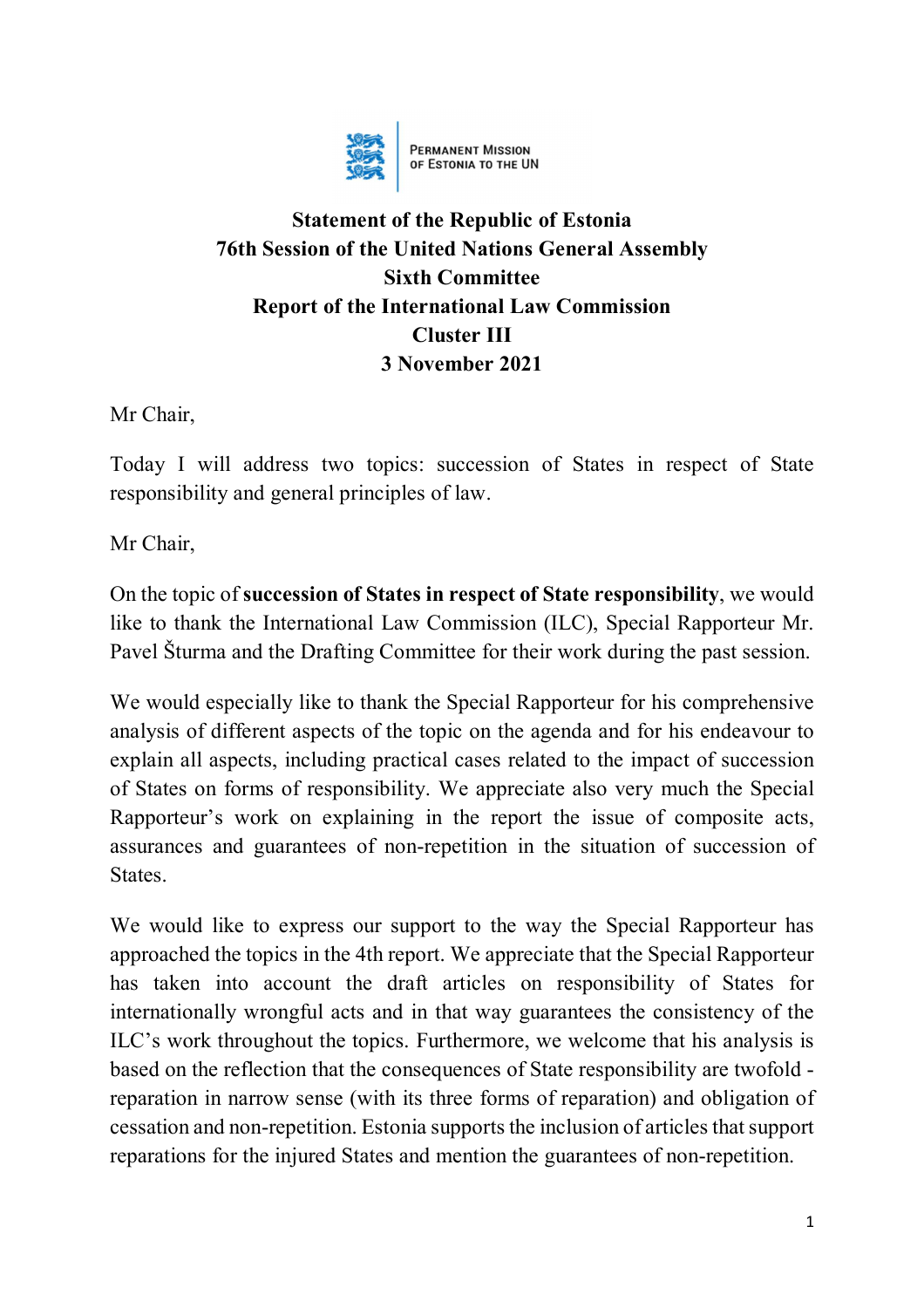Furthermore, we find it important, as mentioned in paragraph 31 of his report that even if the full reparation remains the general rule of customary law the States concerned may arrive at an agreement that provides less than full reparation.

We also find it essential that a State has the right to decide whether to waive its claims of reparation or present them for a certain amount in certain point in time. However, in our opinion, the waiver of the claim does not mean that the internationally wrongful act has not taken place. We are also of the opinion that the injured State has the right to decide when and how to present the claim. Not presenting the claim directly after internationally wrongful act does not, in our opinion, hinder the injured State to invoke the responsibility in reasonable time.

We took note of the proposal by the Special Rapporteur on the subject matter for the 5th report. We consider the way forward proposed by the Special Rapporteur to be reasonable and we wish the Special Rapporteur and the members of the Commission all the success.

Mr Chair,

Concerning the topic of **general principles of law**, Estonia thanks the Special Rapporteur Mr Marcelo Vazquez-Bermudez for the 2nd report, the Secretariat for preparing the memorandum and the Commission for the work done on this important but complex topic.

Estonia takes note with appreciation of the methodology and approach taken for identifying general principles of law derived from national legal systems. First, by determining the existence of a principle common to the various legal systems of the world; and second, the ascertainment of the transposition of that principle into the international legal system. Estonia commends the survey of relevant State practice, jurisprudence and teachings, but as was also expressed by some members of the Commission, Estonia would support to properly weigh the use of opinions of States on general principles of law expressed in the course of litigation.

Estonia also supports the notion that it should be further analysed if the rules of an international organisation might be taken into account when carrying out the comparative analysis, especially in a situation where the international organisation is given the power to issue rules that are binding on its Member States and directly applicable in the legal systems of the latter.